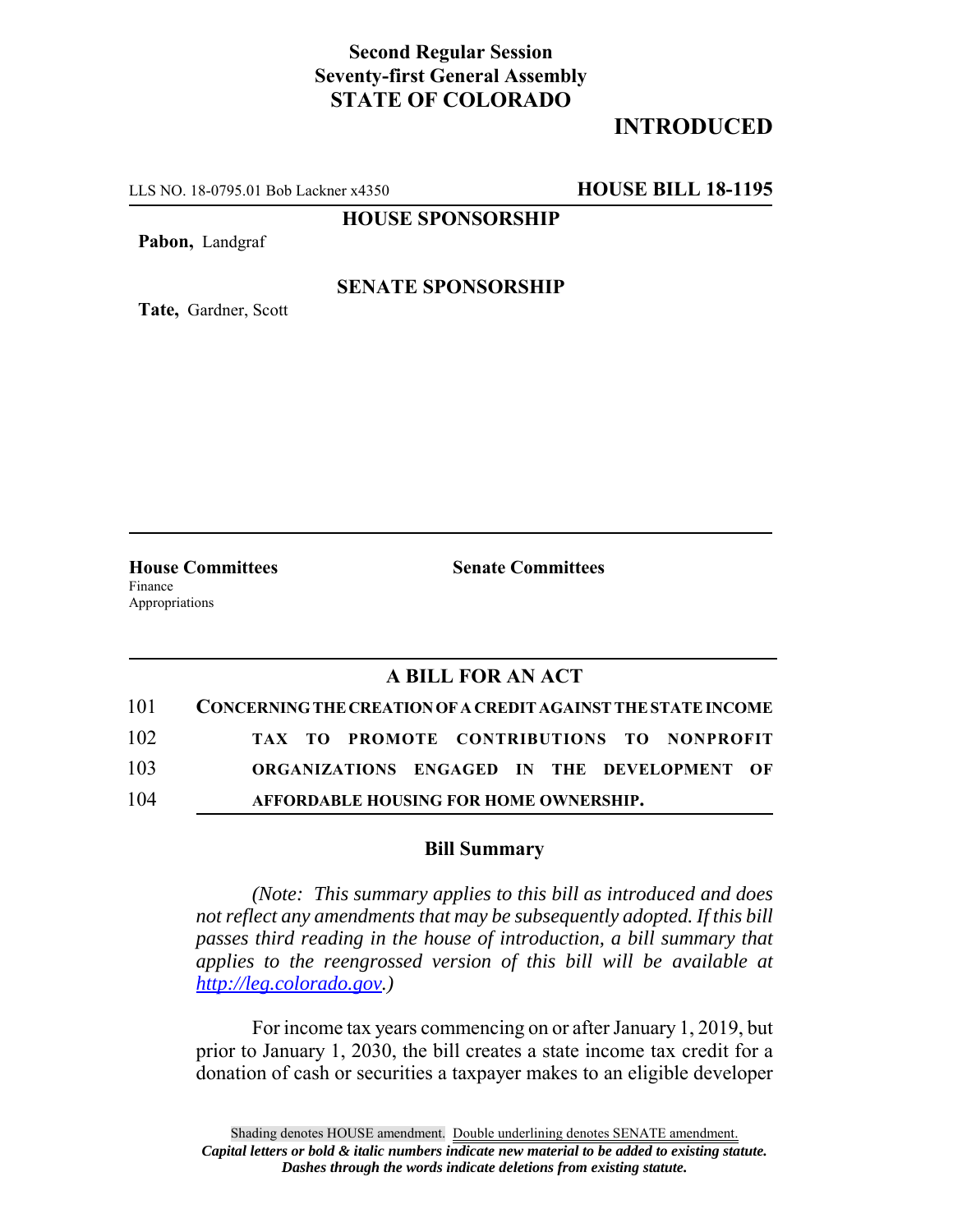to be used solely for the costs associated with an eligible project.

The bill defines "eligible developer" to mean, in part, a nonprofit community-based home ownership development organization that satisfies specified requirements relating to its background in the field of housing development and is developing or plans to develop the eligible project that is or will be receiving the donations for which the tax credits may be claimed. The bill defines "eligible project" to mean the development of new residential housing for home ownership consisting of one or more residential units constructed for sale to a buyer whose median income is 120% or less of the area median income and for which each unit sold is to be preserved as affordable housing by means of a specified deed restriction. In order to be designated as an eligible developer authorized to accept donations, a nonprofit community-based home ownership development organization must satisfy certain criteria as created and evaluated by the Colorado housing and finance authority (authority).

The amount of the credit allowed by the bill is 50% of the amount of the money or the value of the securities donated to the eligible developer as documented in a form and manner acceptable to the department of revenue (department); except that the aggregate amount of the credit awarded to any one taxpayer under the bill is limited to \$250,000 in any one income tax year.

The aggregate amount of tax credits certified is limited to \$20 million for each of the January 1, 2020, through the January 1, 2029, tax years.

If the amount of the credit allowed exceeds the amount of the taxpayer's income tax liability in the income tax year for which the credit is being claimed, the amount of the credit not used as an offset against income taxes in such income tax year is not allowed as a refund but may be carried forward and applied against the income tax due in each of the 5 succeeding income tax years, but must first be applied against the income tax due for the earliest of the income tax years possible.

A tax credit allowed by the bill is neither transferable nor assignable to any other taxpayer.

In order to claim the credit, the donation the taxpayer provides to obtain the credit must be accepted by the eligible developer to whom it has been given and certified by the authority. The authority is required to certify each donation. The authority completes certification by providing a certificate to the taxpayer in a format acceptable to the department evidencing that the certification requirements of the bill have been met. The authority is permitted to charge and collect an administrative fee from each applicant to recover program administration costs and expenses.

A taxpayer claiming the credit must submit, maintain, and record any information that the department may require by rule regarding the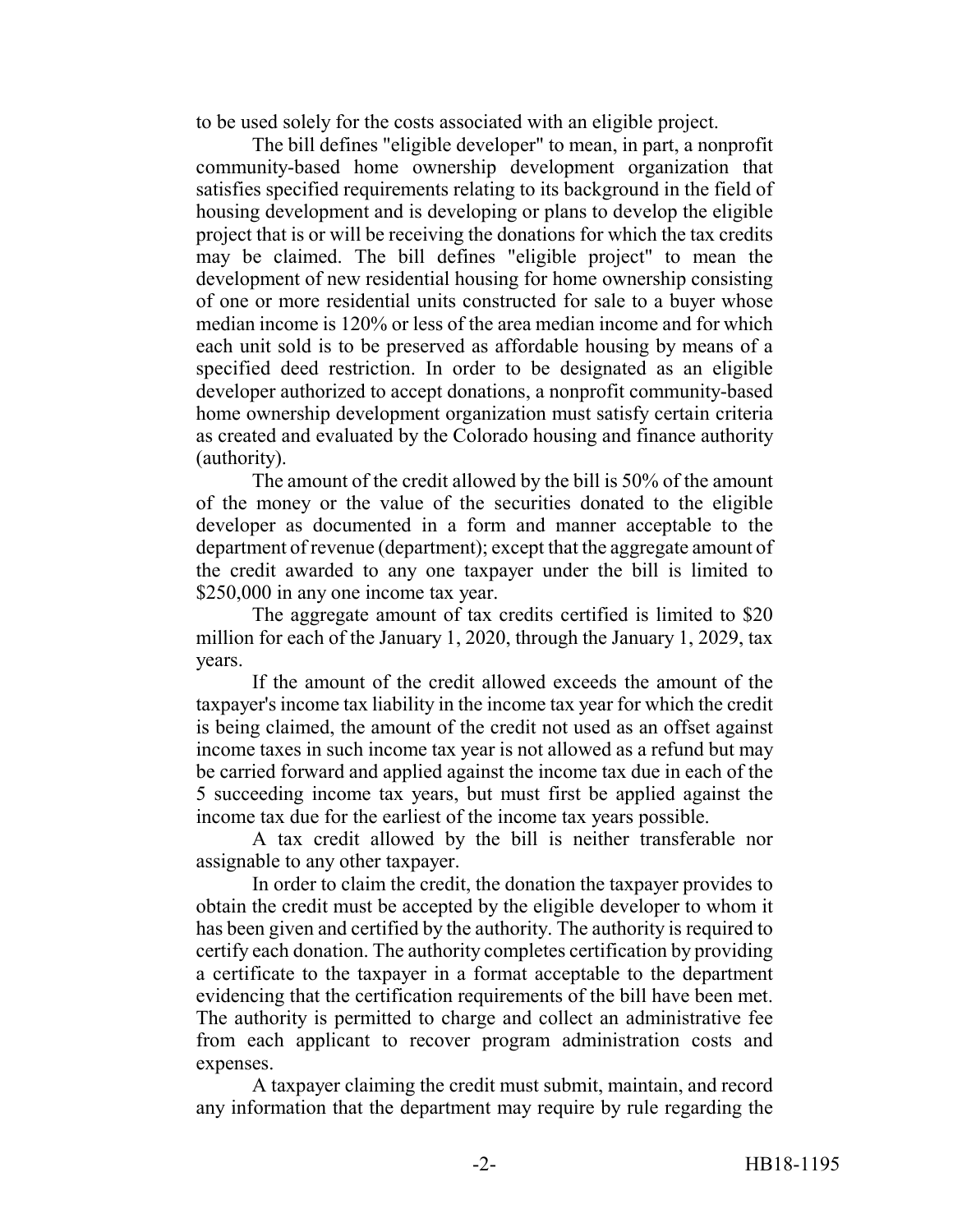taxpayer's donation to the eligible developer, including the certificate received from the authority. A taxpayer is required to electronically file with the department the certificate the taxpayer receives from the authority.

The tax credit is repealed, effective July 1, 2040.

| $\mathbf{1}$   | Be it enacted by the General Assembly of the State of Colorado:               |
|----------------|-------------------------------------------------------------------------------|
| $\overline{2}$ | <b>SECTION 1.</b> In Colorado Revised Statutes, add 39-22-539 as              |
| 3              | follows:                                                                      |
| $\overline{4}$ | 39-22-539. Credit for the donation of money or securities to                  |
| 5              | eligible developers that create affordable housing - rules - legislative      |
| 6              | declaration - definitions - repeal. (1) THE GENERAL ASSEMBLY FINDS,           |
| $\overline{7}$ | DETERMINES, AND DECLARES THAT:                                                |
| 8              | (a) SINCE 2000, THE STATE'S NEED FOR AFFORDABLE HOUSING IN                    |
| 9              | ALL GEOGRAPHIC REGIONS HAS GROWN EXPONENTIALLY. AMONG OTHER                   |
| 10             | EFFECTS, THE IMMENSE DEMAND FOR AFFORDABLE HOUSING IS A HUGE                  |
| 11             | IMPEDIMENT TO ECONOMIC GROWTH AND OPPORTUNITY WITHIN THE STATE                |
| 12             | AND THE ABILITY OF THE STATE TO PROVIDE A HIGH-QUALITY LIFE FOR ALL           |
| 13             | <b>ITS</b><br>RESIDENTS AND TO DEVELOP, ATTRACT, AND MAINTAIN<br>$\mathbf{A}$ |
| 14             | HIGH-QUALITY WORKFORCE.                                                       |
| 15             | (b) BY ENACTING THE TAX CREDIT CREATED IN THIS SECTION, THE                   |
| 16             | GENERAL ASSEMBLY INTENDS TO PROVIDE CERTAIN FINANCIAL INCENTIVES              |
| 17             | TO ENCOURAGE THE DONATION OF MONEY AND SECURITIES TO ELIGIBLE                 |
| 18             | DEVELOPERS WHOSE MISSION IS CONCENTRATED ON CONSTRUCTING                      |
| 19             | AFFORDABLE HOUSING FOR HOME OWNERSHIP FOR THE PURPOSE OF                      |
| 20             | EXPANDING THE SUPPLY OF SUCH HOUSING ACROSS THE STATE.                        |
| 21             | (2) AS USED IN THIS SECTION, UNLESS THE CONTEXT OTHERWISE                     |
| 22             | <b>REQUIRES:</b>                                                              |

(a) "AFFORDABLE HOUSING" MEANS HOUSING THAT IS DESIGNED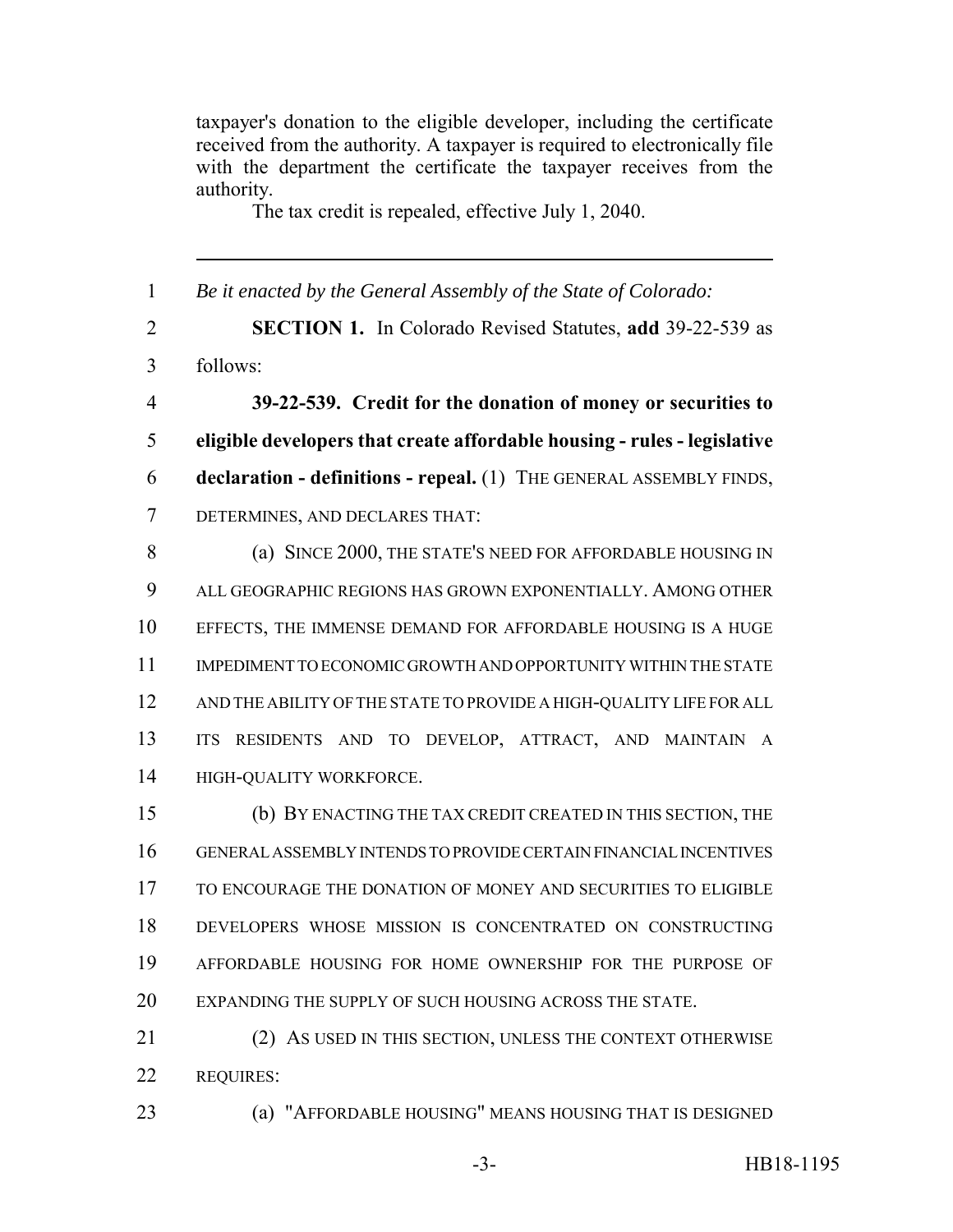TO BE AFFORDABLE FOR HOUSEHOLDS WITH AN INCOME THAT IS ONE 2 HUNDRED TWENTY PERCENT OR LESS OF THE AREA MEDIAN INCOME FOR HOME OWNERSHIP.

 (b) "AREA MEDIAN INCOME" MEANS HOUSEHOLD INCOME THAT IS ADJUSTED FOR A FAMILY SIZE THAT IS DETERMINED IN ACCORDANCE WITH GUIDELINES OR OTHER STANDARDS PROMULGATED BY THE UNITED STATES DEPARTMENT OF HOUSING AND URBAN DEVELOPMENT.

**(c) "AUTHORITY" MEANS THE COLORADO HOUSING AND FINANCE** AUTHORITY CREATED IN SECTION 29-4-704 (1).

 (d) "CERTIFICATE" MEANS A DOCUMENT ISSUED BY THE AUTHORITY IN A FORMAT ACCEPTABLE TO THE DEPARTMENT EVIDENCING A DONATION RECEIVED TO SUPPORT AN ELIGIBLE PROJECT.

 (e) "DEPARTMENT" MEANS THE DEPARTMENT OF REVENUE OR ANY SUCCESSOR ENTITY.

 (f) "DONATION" MEANS CASH OR SECURITIES DONATED BY A TAXPAYER TO AN ELIGIBLE DEVELOPER THAT ARE USED SOLELY FOR OR ASSOCIATED WITH AN ELIGIBLE PROJECT IN ORDER TO OBTAIN THE CREDIT ALLOWED BY THIS SECTION.

 (g) "ELIGIBLE DEVELOPER" MEANS A NONPROFIT COMMUNITY-BASED HOME OWNERSHIP DEVELOPMENT ORGANIZATION THAT:

22 (I) IS ORGANIZED UNDER U.S.C. SEC. 501 (c)(3);

23 (II) IS OPERATING IN GOOD STANDING IN THE STATE;

 (III) HAS A THREE-YEAR HISTORY OF DEVELOPING HOUSING SOLD TO PERSONS IN HOUSEHOLDS WITH AN INCOME THAT IS ONE HUNDRED TWENTY PERCENT OR LESS OF THE AREA MEDIAN INCOME FOR HOME OWNERSHIP;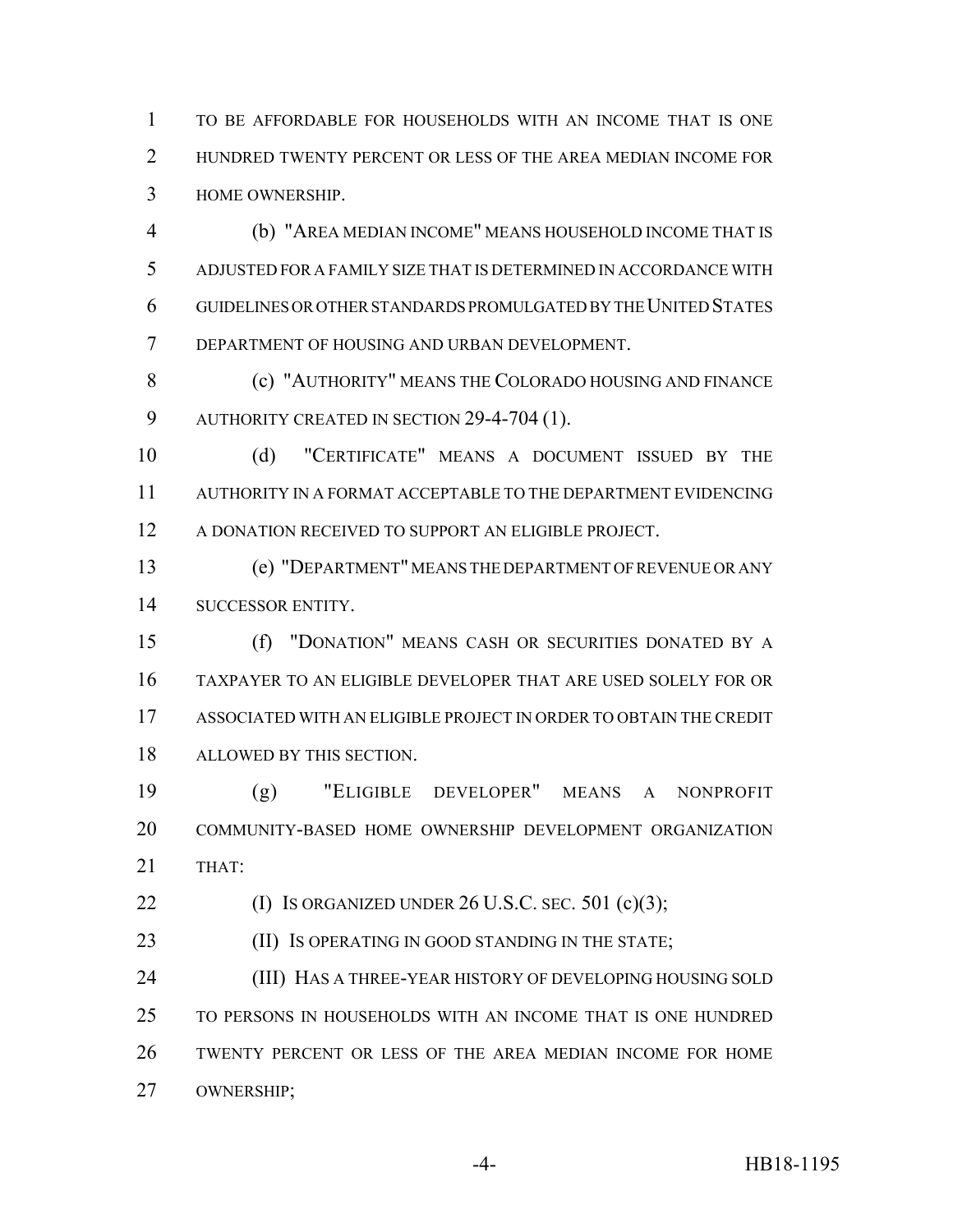(IV) HAS SOLD AT LEAST ONE SINGLE FAMILY RESIDENTIAL HOME OVER THE MOST RECENT THREE-YEAR PERIOD;

 (V) IS GOVERNED BY THE BYLAWS, WHICH STATE AMONG THE ORGANIZATION'S PURPOSES THE DEVELOPMENT OF AFFORDABLE HOUSING; AND

 (VI) IS DEVELOPING OR PLANS TO DEVELOP AN ELIGIBLE PROJECT THAT IS OR WILL BE RECEIVING THE DONATIONS FOR WHICH TAX CREDITS 8 MAY BE CLAIMED UNDER THIS SECTION.

 (h) "ELIGIBLE PROJECT" MEANS THE DEVELOPMENT OF NEW RESIDENTIAL HOUSING FOR HOME OWNERSHIP CONSISTING OF ONE OR MORE RESIDENTIAL UNITS CONSTRUCTED FOR SALE TO A BUYER WHOSE MEDIAN INCOME IS UP TO ONE HUNDRED TWENTY PERCENT OF THE AREA MEDIAN INCOME AND FOR WHICH EACH UNIT SOLD IS TO BE PRESERVED AS AFFORDABLE HOUSING FOR A MINIMUM OF FIFTEEN YEARS BY MEANS OF A DEED RESTRICTION.

 (i) "TAXPAYER" MEANS A PERSON MAKING A DONATION WHO FILES 17 AN INCOME TAX RETURN UNDER THIS ARTICLE 22.

 (3) (a) FOR INCOME TAX YEARS COMMENCING ON OR AFTER JANUARY 1, 2019, BUT PRIOR TO JANUARY 1, 2030, THERE SHALL BE ALLOWED FOR ANY TAXPAYER A CREDIT AGAINST THE INCOME TAXES IMPOSED BY THIS ARTICLE 22 FOR A DONATION THE TAXPAYER MAKES TO AN ELIGIBLE DEVELOPER TO BE USED SOLELY FOR THE COSTS ASSOCIATED WITH AN ELIGIBLE PROJECT.

 (b) THE AMOUNT OF THE CREDIT ALLOWED BY THIS SECTION IS FIFTY PERCENT OF THE AMOUNT OF THE MONEY OR THE VALUE OF THE SECURITIES DONATED TO THE ELIGIBLE DEVELOPER AS DOCUMENTED IN A FORM AND MANNER ACCEPTABLE TO THE DEPARTMENT; EXCEPT THAT THE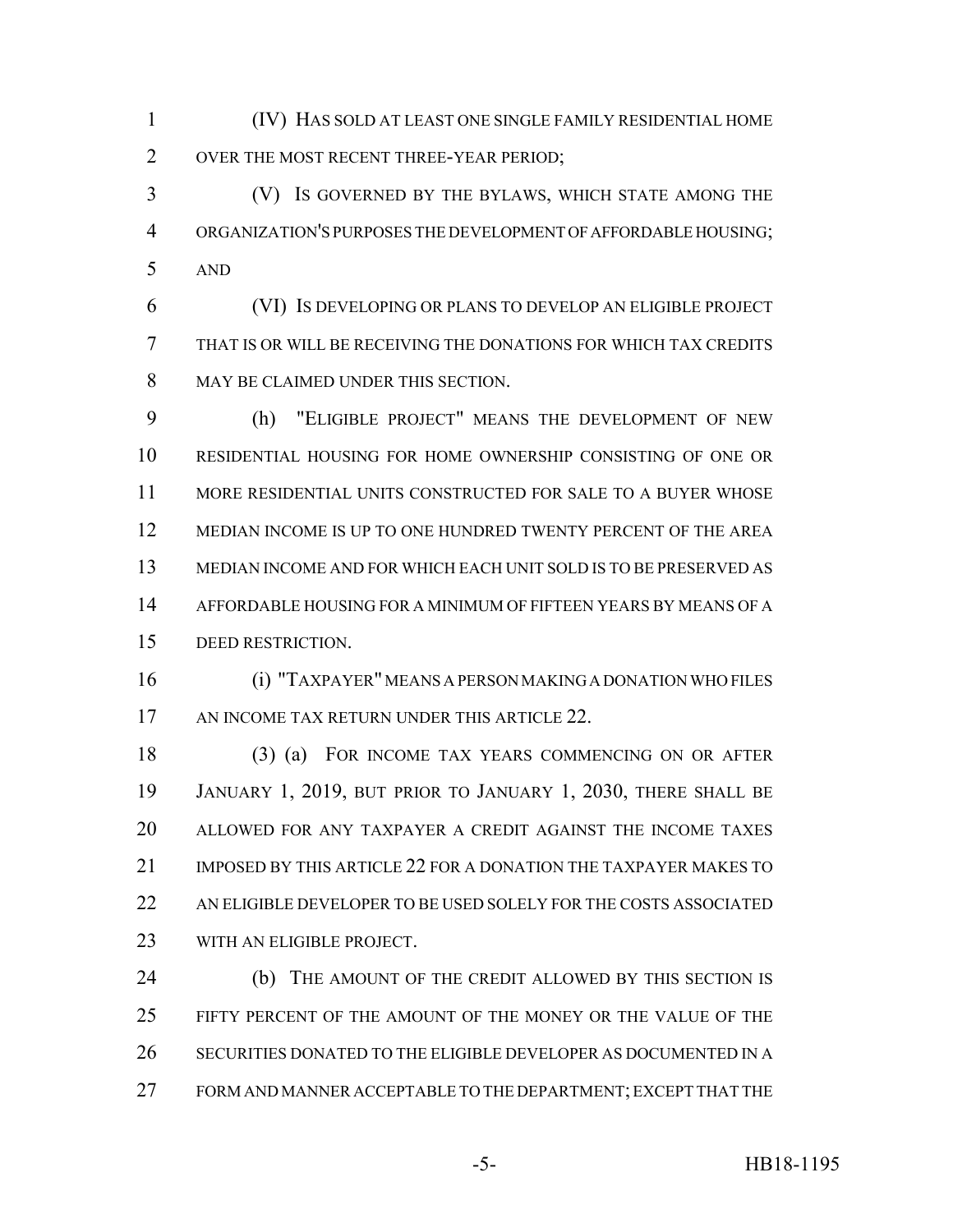AGGREGATE AMOUNT OF THE CREDIT AWARDED TO ANY ONE TAXPAYER UNDER THIS SECTION SHALL NOT EXCEED TWO HUNDRED FIFTY THOUSAND DOLLARS IN ANY ONE INCOME TAX YEAR.

 (c) IN ORDER TO BE DESIGNATED AS AN ELIGIBLE DEVELOPER AUTHORIZED TO ACCEPT DONATIONS UNDER THIS SECTION, AN ELIGIBLE DEVELOPER MUST SATISFY SUCH FURTHER CRITERIA AS CREATED AND EVALUATED BY THE AUTHORITY IN ADDITION TO SATISFYING THE REQUIREMENTS OF THIS SECTION.

 (4) NOTWITHSTANDING ANY OTHER PROVISION OF THIS SECTION, THE AGGREGATE AMOUNT OF TAX CREDITS CERTIFIED UNDER SUBSECTION (6) OF THIS SECTION SHALL NOT EXCEED TWENTY MILLION DOLLARS FOR 12 EACH TAX YEAR BEGINNING JANUARY 1, 2020, THROUGH THE TAX YEAR BEGINNING JANUARY 1, 2029.

 (5) (a) IF THE AMOUNT OF THE CREDIT ALLOWED PURSUANT TO THIS SECTION EXCEEDS THE AMOUNT OF THE INCOME TAX OTHERWISE DUE ON THE TAXPAYER'S INCOME IN THE INCOME TAX YEAR FOR WHICH THE CREDIT IS BEING CLAIMED, THE AMOUNT OF THE CREDIT NOT USED AS AN OFFSET AGAINST INCOME TAXES IN SUCH INCOME TAX YEAR IS NOT ALLOWED AS A REFUND BUT MAY BE CARRIED FORWARD AND APPLIED AGAINST THE INCOME TAX DUE IN EACH OF THE FIVE SUCCEEDING INCOME TAX YEARS, BUT MUST FIRST BE APPLIED AGAINST THE INCOME TAX DUE FOR THE EARLIEST OF THE INCOME TAX YEARS POSSIBLE.

 (b) A TAX CREDIT ALLOWED BY THIS SECTION IS NEITHER TRANSFERABLE NOR ASSIGNABLE TO ANY OTHER TAXPAYER.

 (6) IN ORDER TO CLAIM THE CREDIT MADE AVAILABLE BY THIS SECTION, THE DONATION THE TAXPAYER PROVIDES TO OBTAIN THE CREDIT MUST BE ACCEPTED BY THE ELIGIBLE DEVELOPER TO WHOM IT HAS BEEN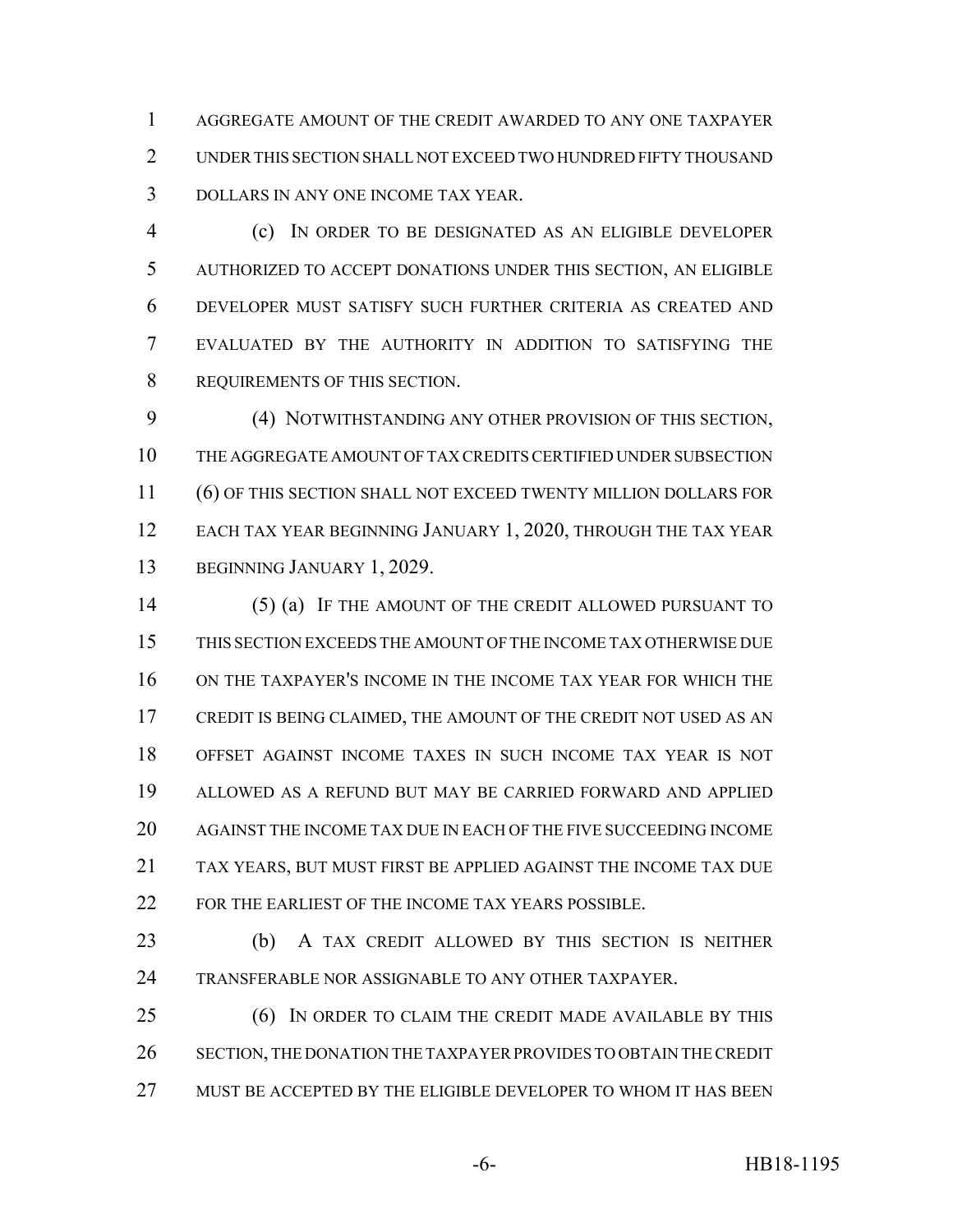GIVEN AND CERTIFIED BY THE AUTHORITY. THE AUTHORITY SHALL CERTIFY EACH DONATION TO ENSURE THAT IT IS BEING MADE TO AN ELIGIBLE DEVELOPER TO BE USED SOLELY FOR THE COSTS ASSOCIATED WITH AN ELIGIBLE PROJECT. THE AUTHORITY COMPLETES CERTIFICATION BY PROVIDING A CERTIFICATE TO THE TAXPAYER IN A FORMAT ACCEPTABLE TO THE DEPARTMENT EVIDENCING THAT THE REQUIREMENTS OF THIS SECTION PERTAINING TO CERTIFICATION HAVE BEEN MET. THE CERTIFICATE MUST STATE THE EFFECTIVE DATE OF THE DONATION. THE AUTHORITY MAY CHARGE AND COLLECT AN ADMINISTRATIVE FEE FROM EACH APPLICANT TO RECOVER PROGRAM ADMINISTRATION COSTS AND EXPENSES.

 (7) (a) A TAXPAYER CLAIMING THE CREDIT ALLOWED BY THIS SECTION SHALL SUBMIT, MAINTAIN, AND RECORD ANY INFORMATION THAT THE DEPARTMENT MAY REQUIRE BY RULE REGARDING THE TAXPAYER'S DONATION TO THE ELIGIBLE DEVELOPER, INCLUDING THE CERTIFICATE RECEIVED FROM THE AUTHORITY EVIDENCING THAT THE DONATION HAS BEEN RECEIVED AND SATISFIES THE REQUIREMENTS OF THIS SECTION. A TAXPAYER SHALL ELECTRONICALLY FILE WITH THE DEPARTMENT THE CERTIFICATE THE TAXPAYER RECEIVES FROM THE AUTHORITY.

20 (b) THE ELIGIBLE DEVELOPER RECEIVING THE DONATION SHALL SUBMIT AND MAINTAIN SUCH RECORDS AS REQUIRED BY THE DEPARTMENT THAT ENSURE THAT DONATIONS ARE BEING MADE UNDER THIS SECTION TO PROMOTE THE CONSTRUCTION OF AFFORDABLE HOUSING FOR HOME OWNERSHIP THAT WILL FACILITATE THE PURPOSES OF THIS SECTION.

 (8) THE DEPARTMENT MAY RECAPTURE TAX CREDITS PROVIDED TO 26 A TAXPAYER IF THE AUTHORITY IS UNABLE TO DOCUMENT OR VALIDATE COMPLETION OF THE ELIGIBLE PROJECT WITHIN FIVE YEARS OF THE